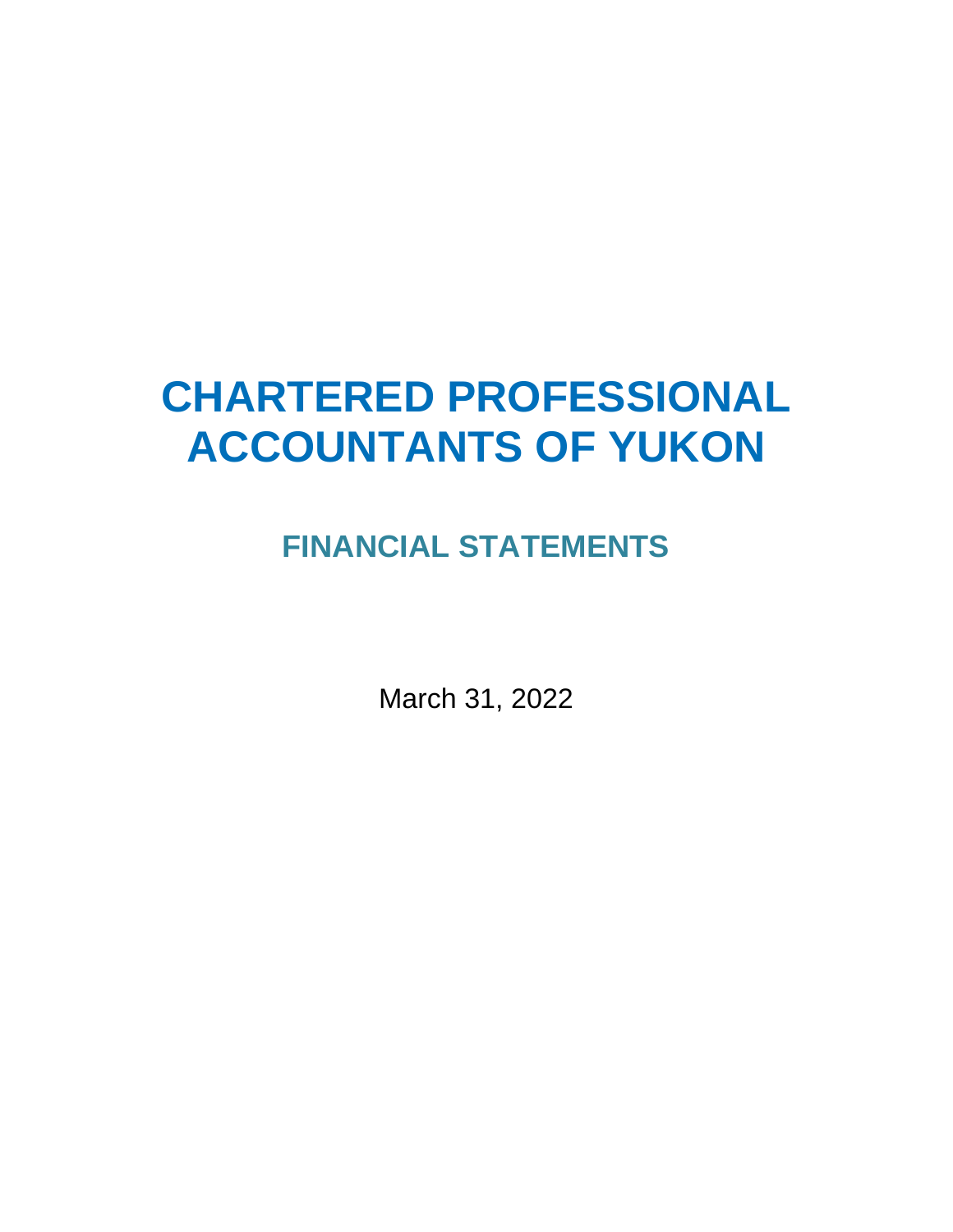## **Financial Statements**

#### **Management responsibility for financial reporting**

The financial statements of the **Chartered Professional Accountants of Yukon** ("CPA Yukon") are the responsibility by way of agreement of the management of the Chartered Professional Accountants of British Columbia ("CPABC").

The financial statements have been prepared in accordance with Canadian accounting standards for not-for-profit organizations. The significant accounting policies used are described in Note 1 to the financial statements. The financial statements include, where appropriate, estimates based on the best judgment of management.

As part of its responsibilities, CPABC maintains systems of internal accounting and administrative controls of high quality, consistent with reasonable cost. Such systems are designed to provide reasonable assurance that the financial information is relevant, reliable and accurate, and that CPA Yukon's assets are appropriately accounted for and adequately safeguarded.

In addition, the financial statements have been audited by the external auditors in accordance with Canadian generally accepted auditing standards.

May 27, 2022

Patin

**Lori Mathison, FCPA, FCGA, LLB, BCL** President and Chief Executive Officer

**Jan Sampson, FCPA, FCA Secretary**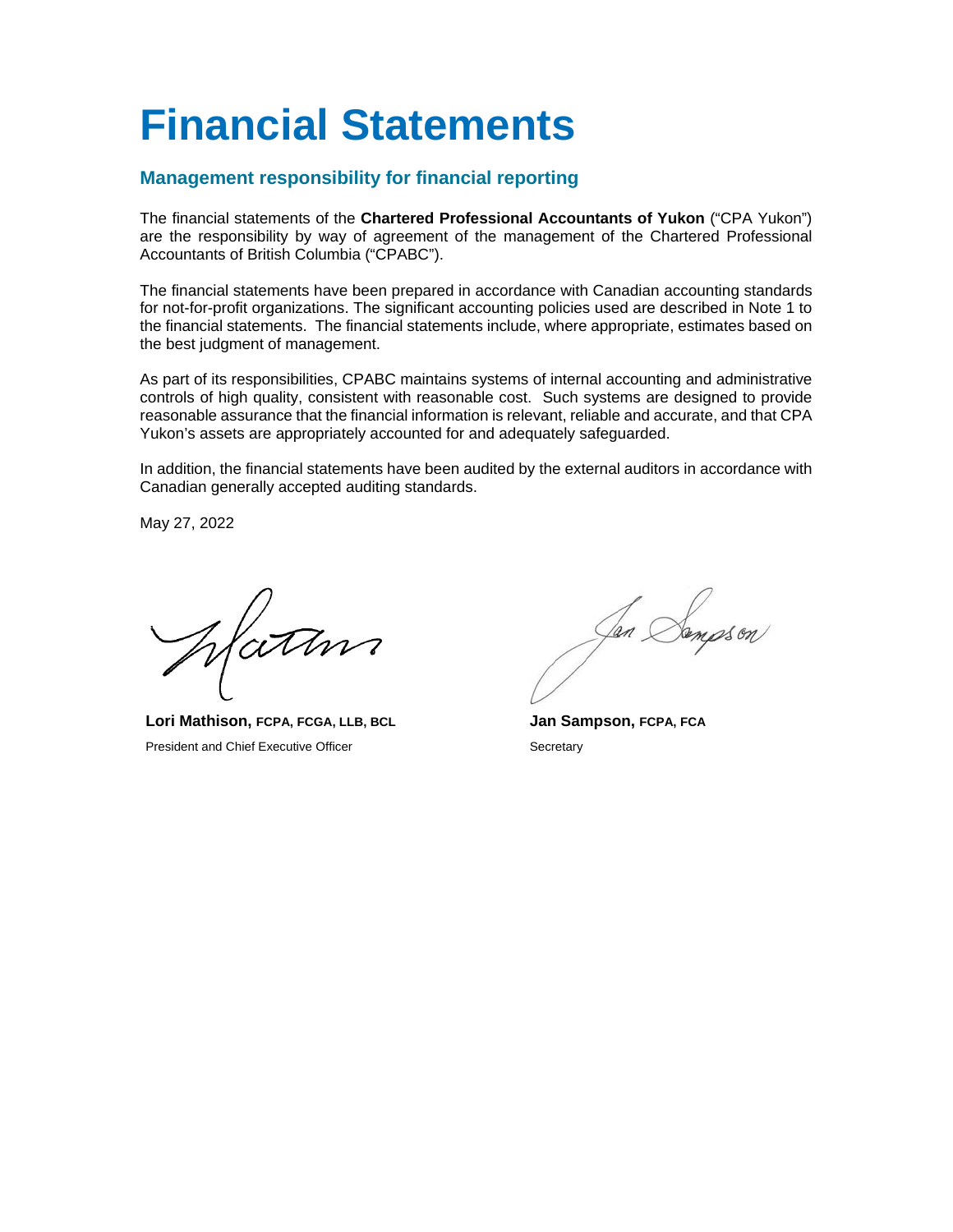

Tel: 604 688 5421 Fax: 604 688 5132 vancouver@bdo.ca **www.bdo.ca**

BDO Canada LLP Unit 1100 - Royal Centre 1055 West Georgia Street Vancouver, BC V6E 3P3 Canada

## **Independent Auditor's Report**

**To the Members of the Chartered Professional Accountants of Yukon**

**Opinion**

We have audited the accompanying financial statements of the Chartered Professional Accountants of Yukon, which comprise the Statement of Financial Position as at March 31, 2022, and the Statements of Operations, Changes in Net Assets, and Cash Flows for the year then ended, and notes to the financial statements, including a summary of significant accounting policies and other explanatory information.

In our opinion, the accompanying financial statements present fairly, in all material respects, the financial position of the Chartered Professional Accountants of Yukon as at March 31, 2022, and its results of operations and cash flows for the year then ended in accordance with Canadian accounting standards for not-for-profit organizations.

#### **Basis for Opinion**

We conducted our audit in accordance with Canadian generally accepted auditing standards. Our responsibilities under those standards are further described in the *Auditor's Responsibilities for the Audit of the Financial Statements* section of this report. We are independent of the Chartered Professional Accountants of Yukon in accordance with the ethical requirements that are relevant to our audit of the financial statements in Canada, and we have fulfilled our other ethical responsibilities in accordance with these requirements. We believe that the audit evidence we have obtained is sufficient and appropriate to provide a basis for our opinion.

**Responsibilities of Management and Those Charged with Governance for the Financial Statements**

Management is responsible for the preparation and fair presentation of these financial statements in accordance with Canadian accounting standards for not-for-profit organizations, and for such internal control as management determines is necessary to enable the preparation of financial statements that are free from material misstatement, whether due to fraud or error.

In preparing the financial statements, management is responsible for assessing the Chartered Professional Accountants of Yukon's ability to continue as a going concern, disclosing, as applicable, matters related to going concern and using the going concern basis of accounting unless management either intends to liquidate the Chartered Professional Accountants of Yukon or to cease operations, or has no realistic alternative but to do so.

Those charged with governance are responsible for overseeing the Chartered Professional Accountants of Yukon's financial reporting process.

**Auditor's Responsibilities for the Audit of the Financial Statements**

Our objectives are to obtain reasonable assurance about whether the financial statements as a whole are free from material misstatement, whether due to fraud or error, and to issue an auditor's report that includes our opinion. Reasonable assurance is a high level of assurance, but is not a guarantee that an audit conducted in accordance with Canadian generally accepted auditing standards will always detect a material misstatement when it exists. Misstatements can arise from fraud or error and are considered material if, individually or in the aggregate, they could reasonably be expected to influence the economic decisions of users taken on the basis of these financial statements.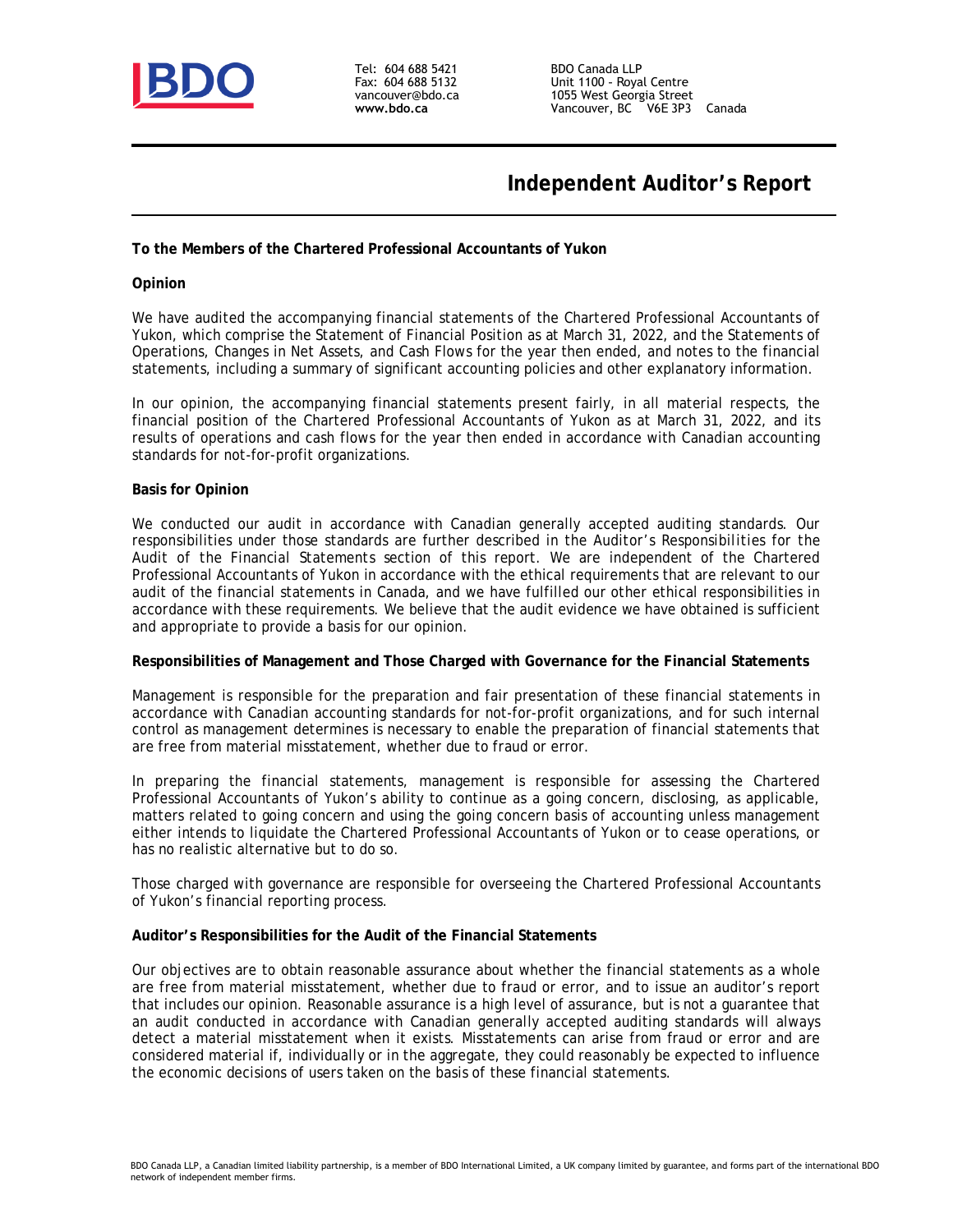

As part of an audit in accordance with Canadian generally accepted auditing standards, we exercise professional judgment and maintain professional skepticism throughout the audit. We also:

- Identify and assess the risks of material misstatement of the financial statements, whether due to fraud or error, design and perform audit procedures responsive to those risks, and obtain audit evidence that is sufficient and appropriate to provide a basis for our opinion. The risk of not detecting a material misstatement resulting from fraud is higher than for one resulting from error, as fraud may involve collusion, forgery, intentional omissions, misrepresentations, or the override of internal control.
- Obtain an understanding of internal control relevant to the audit in order to design audit procedures that are appropriate in the circumstances, but not for the purpose of expressing an opinion on the effectiveness of the Chartered Professional Accountants of Yukon's internal control.
- Evaluate the appropriateness of accounting policies used and the reasonableness of accounting estimates and related disclosures made by management.
- Conclude on the appropriateness of management's use of the going concern basis of accounting and, based on the audit evidence obtained, whether a material uncertainty exists related to events or conditions that may cast significant doubt on the Chartered Professional Accountants of Yukon's ability to continue as a going concern. If we conclude that a material uncertainty exists, we are required to draw attention in our auditor's report to the related disclosures in the financial statements or, if such disclosures are inadequate, to modify our opinion. Our conclusions are based on the audit evidence obtained up to the date of our auditor's report. However, future events or conditions may cause the Chartered Professional Accountants of Yukon to cease to continue as a going concern.
- Evaluate the overall presentation, structure and content of the financial statements, including the disclosures, and whether the financial statements represent the underlying transactions and events in a manner that achieves fair presentation.

We communicate with those charged with governance regarding, among other matters, the planned scope and timing of the audit and significant audit findings, including any significant deficiencies in internal control that we identify during our audit.

BDO Canada LLP

Chartered Professional Accountants

Vancouver, British Columbia May 30, 2022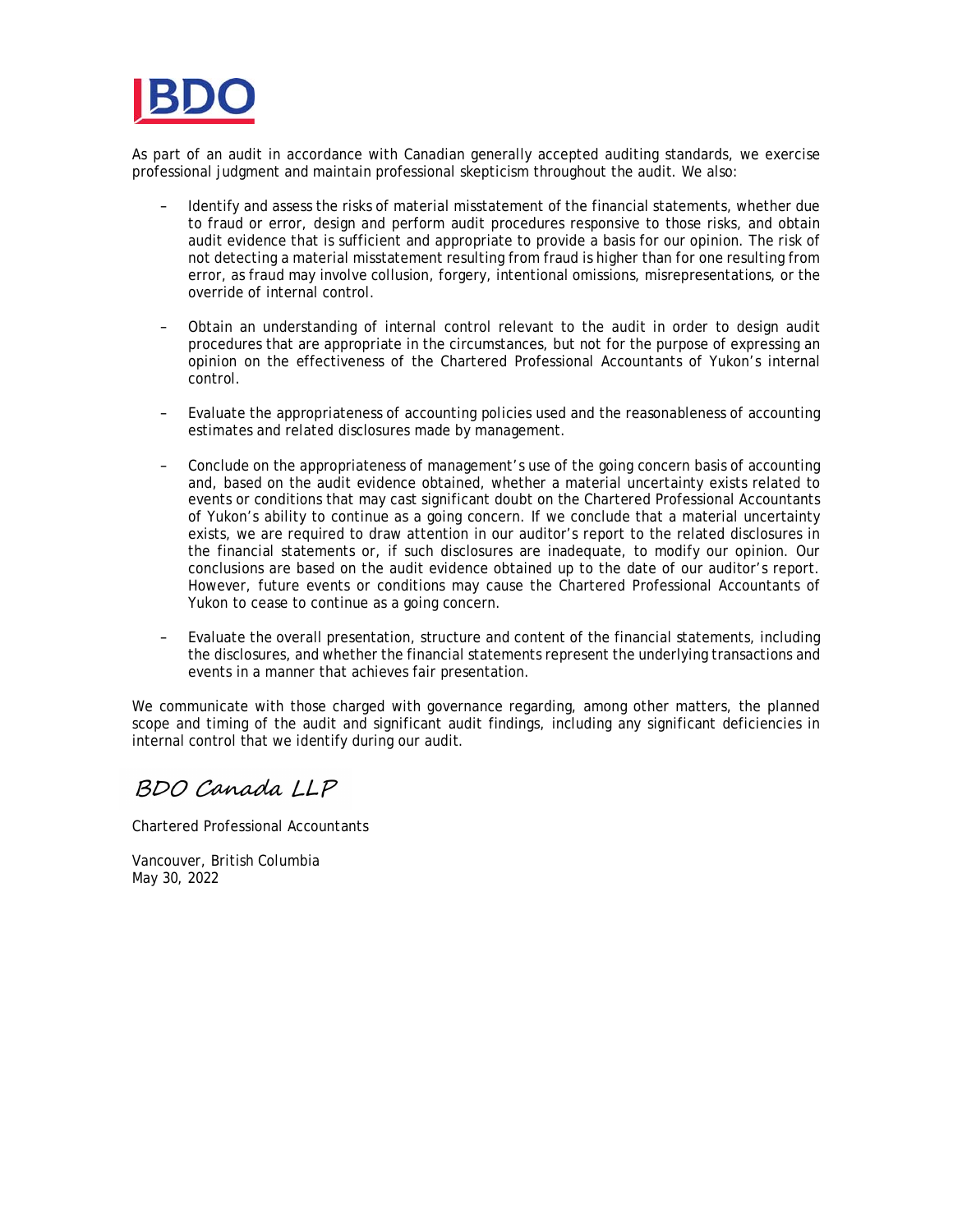#### **Chartered Professional Accountants of Yukon**

#### **Statement of Financial Position**

As at March 31, 2022

|                                                                                                                | 2022          |     | 2021    |
|----------------------------------------------------------------------------------------------------------------|---------------|-----|---------|
| <b>ASSETS</b><br><b>Current Assets</b>                                                                         |               |     |         |
| Cash                                                                                                           | \$<br>14,232  | \$. | 47,355  |
| Accounts receivable (Note 2(b))                                                                                | 82,351        |     | 64,776  |
| Short-term investment (Note 3)                                                                                 | 30,000        |     | 21,045  |
| Prepaid insurance                                                                                              | 1,266         |     | 1,151   |
|                                                                                                                | 127,849       |     | 134,327 |
| Investment (Note 3)                                                                                            | 21,217        |     |         |
|                                                                                                                | \$<br>149,066 | S   | 134,327 |
| <b>LIABILITIES</b><br><b>Current Liabilities</b><br>Accounts payable and accrued liabilities (Note $2(a)$ , 4) | \$<br>41,343  | \$  | 34,934  |
| Deferred revenue                                                                                               | 52,289        |     | 49,495  |
|                                                                                                                | 93,632        |     | 84,429  |
| <b>NET ASSETS</b>                                                                                              | 55,434        |     | 49,898  |
|                                                                                                                | \$<br>149,066 | S   | 134,327 |

Approved by the Board:

Worlast

Peter Woodruff, CPA, CA Chair of the Board

markstrit

Mark Pike, FCPA, FCA **Treasurer**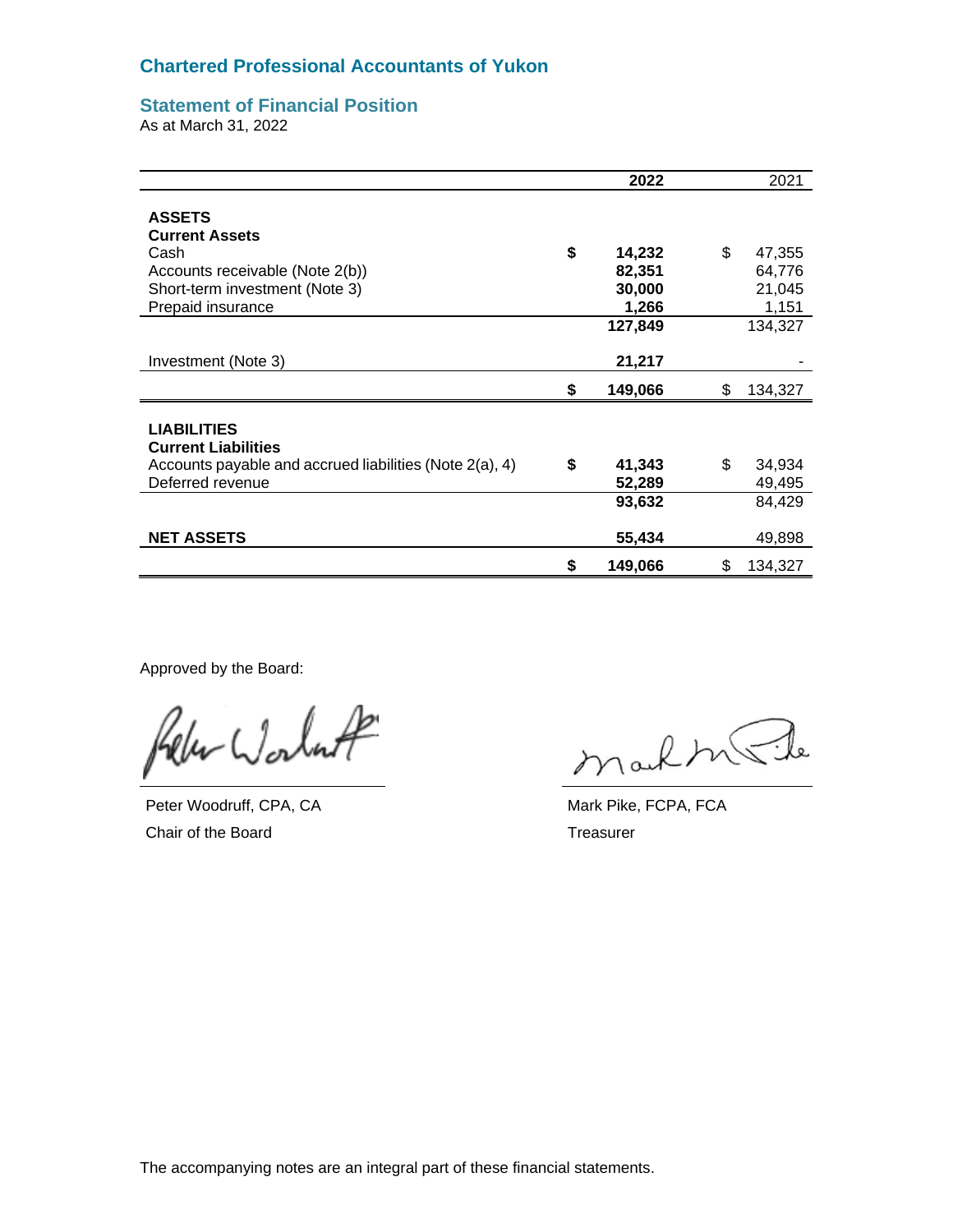#### **Chartered Professional Accountants of Yukon**

#### **Statement of Operations and Changes in Net Assets**

For the year ended March 31, 2022

|                                                     | 2022         | 2021         |
|-----------------------------------------------------|--------------|--------------|
|                                                     |              |              |
| <b>REVENUES</b>                                     |              |              |
| Membership dues                                     | \$<br>57,364 | \$<br>59,915 |
| Public practice fees (Note 2(b))                    | 19,193       | 19,220       |
| Admission fees                                      | 2,600        | 1,300        |
| Interest income                                     | 273          | 333          |
|                                                     | \$<br>79,430 | \$<br>80,768 |
|                                                     |              |              |
| <b>EXPENSES</b>                                     |              |              |
| Administration (Note 2(b))                          | \$<br>35,978 | \$<br>36,729 |
| Public practice registration and review (Note 2(b)) | 19,193       | 19,220       |
| Professional fees                                   | 13,280       | 12,100       |
| General office, insurance and governance            | 5,443        | 6,018        |
|                                                     | \$<br>73,894 | \$<br>74,067 |
|                                                     |              |              |
| <b>Excess of Revenues over Expenses</b>             | \$<br>5,536  | \$<br>6,701  |
| Net Assets, beginning of the year                   | 49,898       | 43,197       |
|                                                     |              |              |
| Net Assets, end of the year                         | \$<br>55,434 | \$<br>49,898 |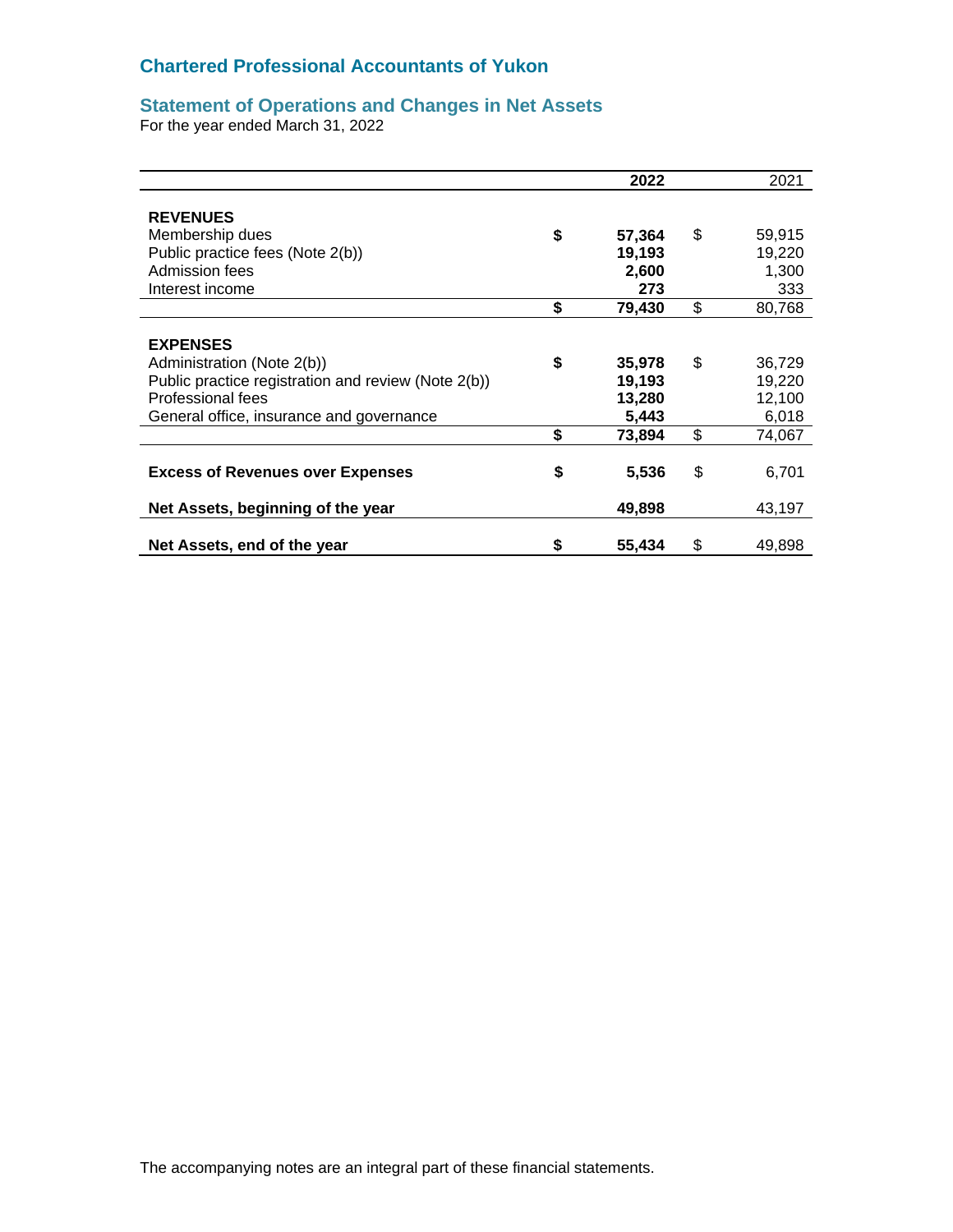### **Chartered Professional Accountants of Yukon**

### **Statement of Cash Flows**

For the year ended March 31, 2022

|                                            | 2022            | 2021         |
|--------------------------------------------|-----------------|--------------|
| <b>Operating Activities</b>                |                 |              |
| Excess of revenues over expenses           | \$<br>5,536     | \$<br>6,701  |
| Changes in non-cash working capital items: |                 |              |
| Accounts receivable                        | (17, 575)       | 9,872        |
| Prepaid insurance                          | (115)           | (104)        |
| Accounts payable and accrued liabilities   | 6,409           | (4, 187)     |
| Deferred revenue                           | 2,794           | 3,857        |
|                                            | \$<br>(2,951)   | \$<br>16,139 |
| <b>Investing Activities</b>                |                 |              |
| Redemption of investment                   | \$<br>21,045    | \$<br>20,644 |
| Purchase of investment                     | (51,217)        | (21,045)     |
|                                            | \$<br>(30, 172) | \$<br>(401)  |
|                                            |                 |              |
| Net change in cash                         | \$<br>(33, 123) | \$<br>15,738 |
| Cash, beginning of year                    | 47,355          | 31,617       |
| Cash, end of year                          | \$<br>14,232    | \$<br>47,355 |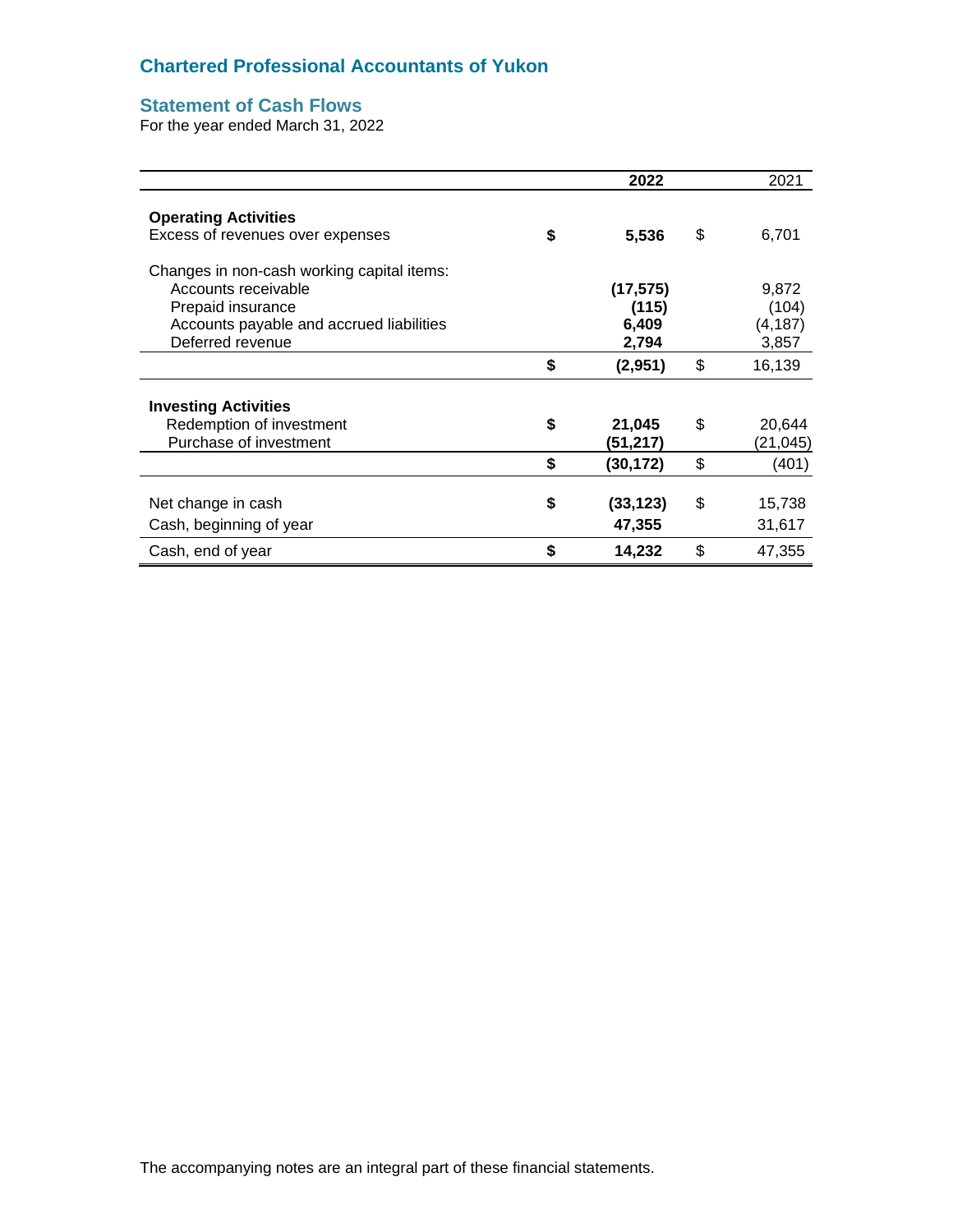#### **Purpose**

The Chartered Professional Accountants of Yukon (CPA Yukon) is a self-governing professional body incorporated under the *Chartered Professional Accountants Act* (CPA Act) on July 18, 2016. Under the CPA Act, only members of CPA Yukon are recognized as Chartered Professional Accountants in Yukon and are subject to regulation by CPA Yukon. CPA Yukon is a member organization of the Chartered Professional Accountants of Canada (CPA Canada) and is a taxexempt body under Section 149 of the Income Tax Act.

CPA Yukon has the following objectives as outlined in the *[Chartered Professional Accountants Act](https://legislation.yukon.ca/acts/cpa_c.pdf)*:

- 1. to promote and maintain the knowledge, skills and proficiency of its members and students in the practice of accounting;
- 2. to establish the qualifications and requirements for admission to CPA Yukon membership and continuation of membership, and for enrolment and continuation of enrolment of students;
- 3. to regulate all matters, including the competency, fitness and professional conduct, relating to the practice of accounting by members, students, professional accounting corporations and registered firms;
- 4. to establish and enforce professional standards; and,
- 5. to represent the interests of its members and students.

#### **1. SIGNIFICANT ACCOUNTING POLICIES**

#### *(a) Basis of Accounting*

The financial statements have been prepared in accordance with Canadian accounting standards for not-for-profit organizations applied within the framework of the accounting policies summarized below.

#### *(b) Revenue recognition*

CPA Yukon follows the deferral method of accounting for contributions. Restricted contributions are recognized as revenue in the year in which the related expenses are incurred.

Membership dues, admission fees, member events and other revenues are recognized as revenue in the year to which they apply, and the portion not yet taken into income is recorded as deferred revenue.

Professional development revenue is recognized when the course is delivered.

Public practice fees are recognized as revenue in the year in which they apply and the amounts collected are allocated proportionately over 12 months commencing September 1, first day of licensing year. The portion not yet earned is recorded as deferred revenue.

#### *(c) Donated services*

CPA Yukon and its members benefit greatly from donated services in the form of volunteer time for various activities. Since these services are not normally purchased by CPA Yukon and because of the difficulty of determining the fair value, donated services are not recognized in these financial statements.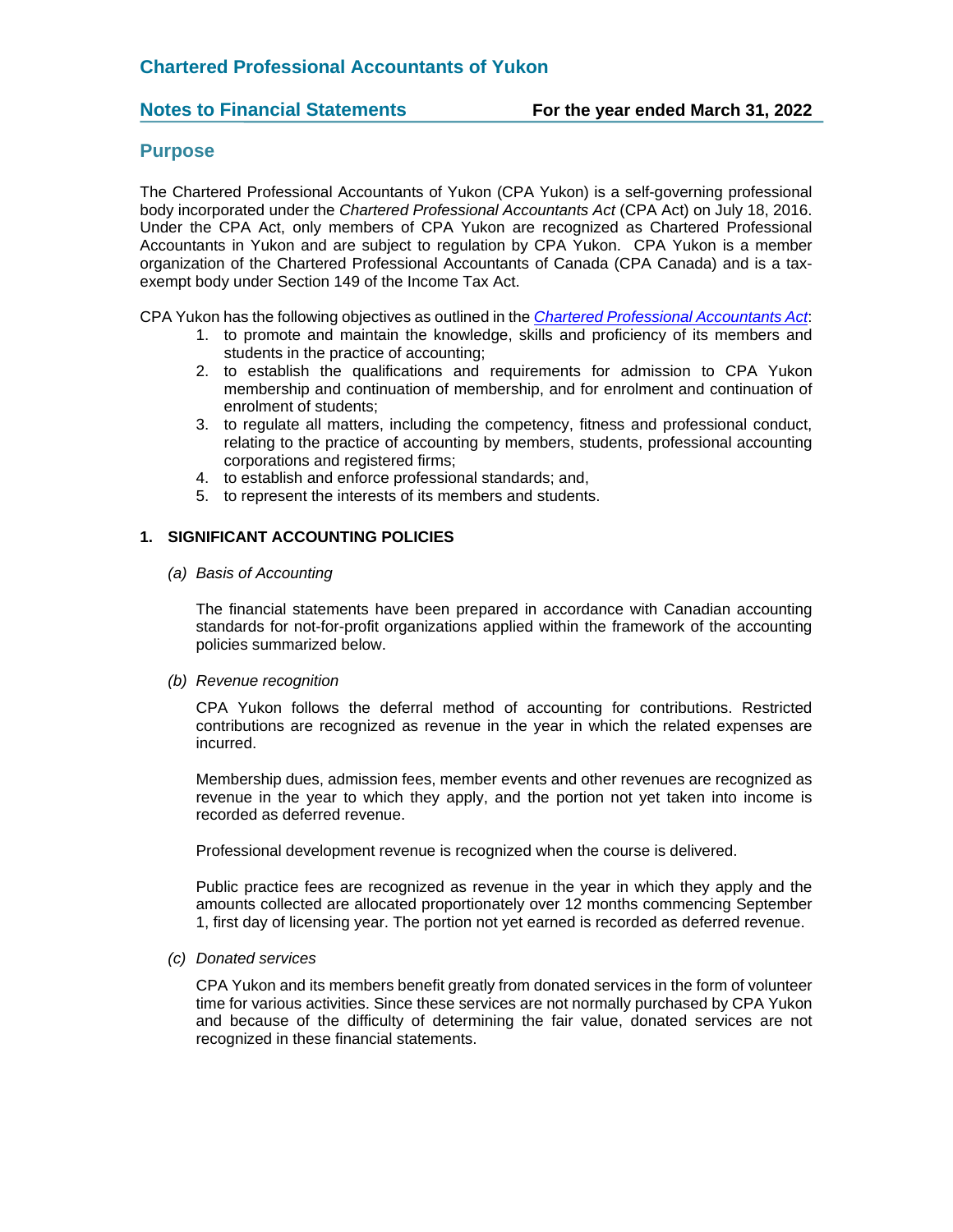#### **1. SIGNIFICANT ACCOUNTING POLICIES (continued)**

(d) *Investment*

The investment consists of guaranteed investment certificates (GICs) that are measured at amortized cost. Transaction costs are added to the initial acquisition cost for instruments carried at amortized cost.

#### **2. RELATIONSHIPS WITH OTHER ORGANIZATIONS**

The transactions described below are measured at the exchange amount – the amount of consideration established and agreed to by the related parties.

(a) **Chartered Professional Accountants of Canada (CPA Canada)** is the national body which supports the provincial accounting bodies that have unified under the Chartered Professional Accountants (CPA) banner in Canada.

During 2013, CPA Canada established a Collaboration Accord that defines roles and governance processes for the unified profession going forward. Under these mechanisms, CPA Canada and the participating unifying provincial and territorial bodies undertook a series of projects to implement the CPA profession's strategic initiatives and to collaborate nationally. CPA Canada accumulates the related costs and invoices the participating provincial and territorial bodies their proportionate share totaling \$2,942,225 (2021 - \$2,323,982). CPA Yukon's contribution to funding these projects amounted to \$1,481 (2021 - \$1,246) and is reflected in the general office, insurance and governance expense on the statement of operations.

On February 1, 2017, CPA Canada and the provincial bodies signed the Education Agreement which outlines the model to allocate costs and resulting net deficits or surplus for the national CPA pre-certification programs. Under this agreement, CPA Canada accumulates the related revenues and costs and distributes to the provincial bodies their proportionate share of the net surplus totalling \$2,181,251 (2021 – \$3,957,412) of which CPA Yukon's share is \$1,080 (2021 – \$1,960).

During the fiscal year, CPA Yukon collected member fees on behalf of CPA Canada totalling \$34,687 (2021 - \$36,660), which are not reflected in the statement of operations. At March 31, 2022, a net amount of \$26,404 (2021 - \$25,387) was owed to CPA Canada. This amount is included in accounts payable.

(b) **The Chartered Professional Accountants of BC (CPABC**) charges an administration fee based on a set percentage of member dues and admission fees collected. In return CPABC provides services in the areas of advisory, ethics and discipline, finance, member records and other member services. Administrative fees of \$35,978 (2021 - \$36,729) were charged by CPABC for the services rendered.

CPABC also runs practice review and licensing on behalf of CPA Yukon. An administration fee equivalent to the public practice fee revenue of \$19,193 (2021 - \$19,220) was charged by CPABC for services rendered in relation to practice review and licensing.

At March 31, 2022, a net amount of \$79,845 was owing from CPABC (2021 - \$62,186) and included in accounts receivable. As CPABC collects member dues on behalf of CPA Yukon, the amount owing is primarily 2022/23 deferred member dues.